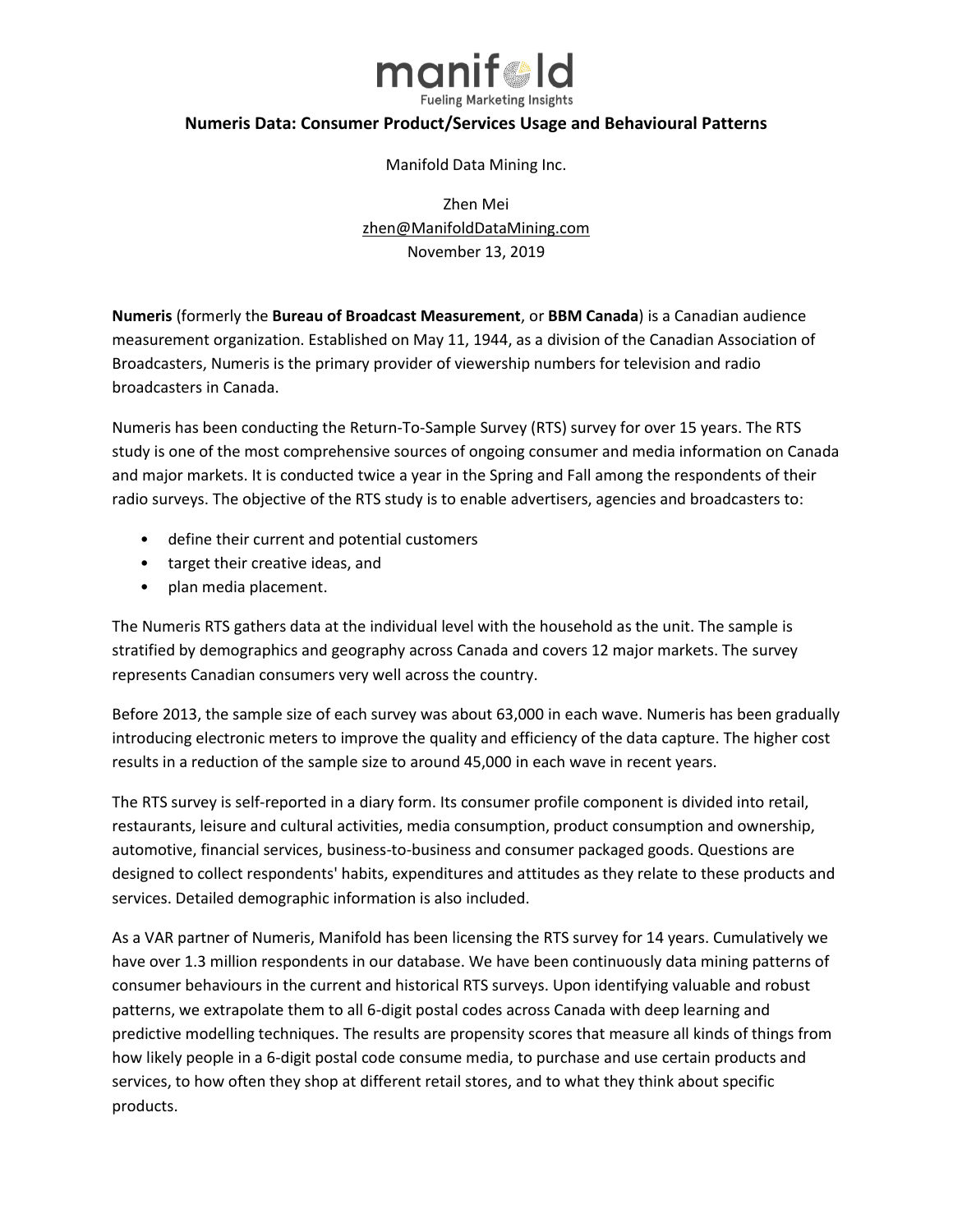In the deep learning and predictive modelling process, we combined geography with demographic, spending, and lifestyle cluster variables as well as re-arranged values of many variables to make them more predictive. This is not just an aggregation process of the respondent's data. For example, a student in Halifax shares more similar behaviour with another student in Vancouver than with her/his next-door neighbour in Halifax. In this situation, geography plays a much minor role than age and occupation. By going beyond geography we re-define "distance" or "similarity" between consumers with their demographic behavioural dimensions. This enables us to use deep learning, bundling data into powerful predictors of consumer behaviour and using the predictors to extrapolate the survey data to the 6-digit postal code level. Key components of our methodology include

- Multi-staged and adaptive nonlinear methods for dimension reduction;
- Effective statistical distance functions;
- Adaptive clustering techniques;
- Hybrid predictive modelling;
- Coherent structural approximations;
- Validation and refinement via independent data sources.

In the predictive modelling process, we set the error bound at 5% and the confidence level at 95%. We divided the input data into training and validation sets. The training set was used to build predictive models, and the validation set was used to verify the accuracy of predictions. We preserved structural coherence of the survey and made variables consistent by categories and by geographic levels.

The data products based on Numeris RTS cover consumer behavioural, products/services usage, consumption and psychographic patterns and are available at all standard geographic levels and custom geographies. These patterns are represented by propensity scores that measure how likely consumers in a 6-digit postal code purchase and use specific products and services. For example, the propensity score of consumer automobile usage includes:

- Number of vehicles
- Annual kilometres driven
- Make of primary vehicle
- Type of primary vehicle
- Year of primary vehicle
- Purchase of primary vehicle
- Purchase decision of primary vehicle
- Purchase/lease of vehicle
- Value of vehicle purchased/leased
- Plan of vehicle purchased/leased
- Auto service club membership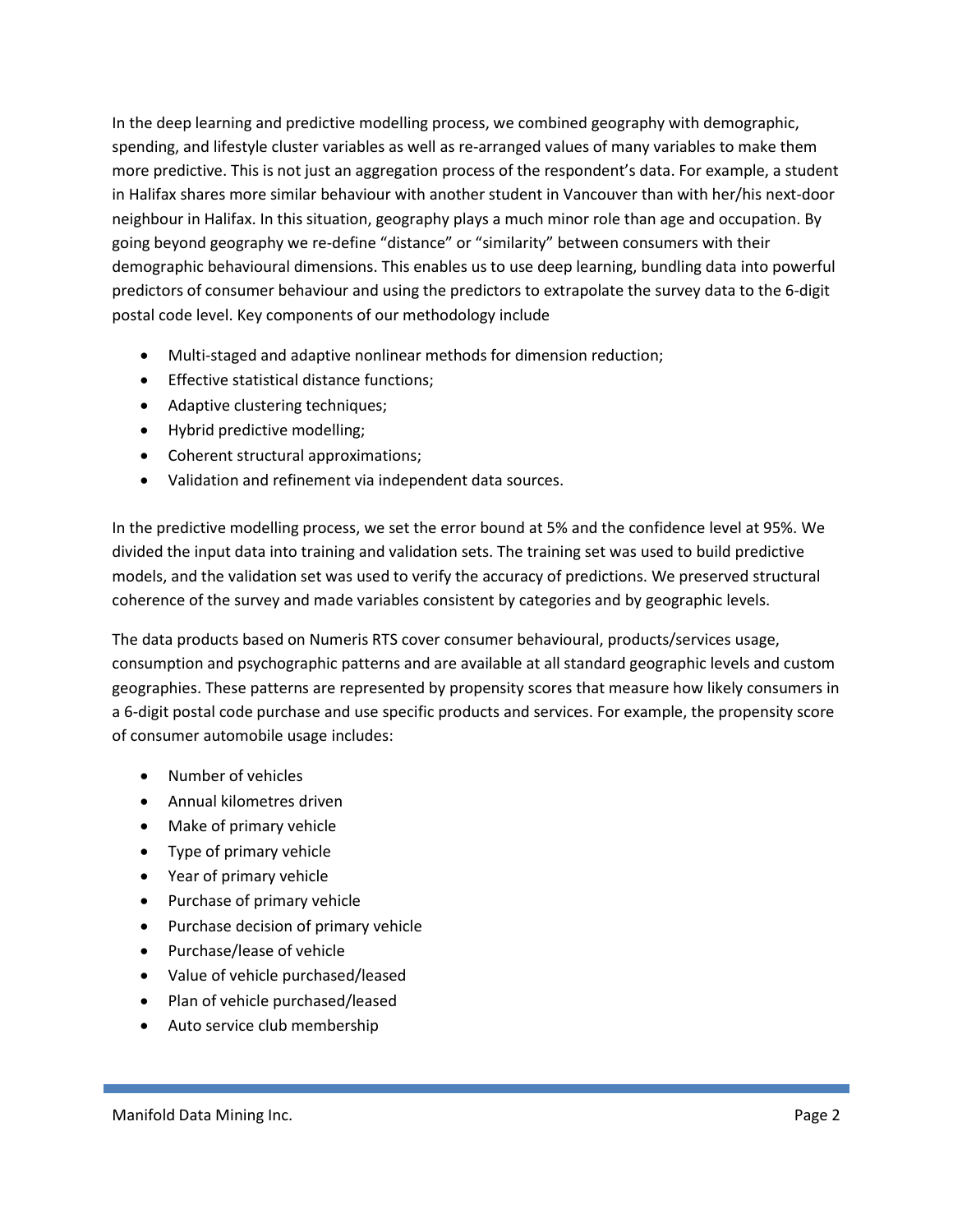- Automotive aftermarket: repair/bodywork, oil change/lube, pain job, rust protection, tune-up, visits to gas station
- Car rental.

The following tables summarize the key contents of these data products.

| <b>Product Name</b>                  | <b>Product Description</b>                                   |
|--------------------------------------|--------------------------------------------------------------|
| <b>Consumer Media Patterns</b>       | Propensity score of consumer media usages including:         |
|                                      | -Community newspaper reach and reading patterns              |
|                                      | -Daily newspaper reach and reading patterns                  |
|                                      | -Internet reach and usage                                    |
|                                      | -Magazines/publications reach and reading patterns           |
|                                      | -Radio: listening patterns                                   |
|                                      | -Radio format reach: weekly and daily                        |
|                                      | -Radio station reach: weekly and daily                       |
|                                      | -Radio, television, daily paper, community paper, internet - |
|                                      | Time spent reading, viewing and listening                    |
|                                      | -Television/cable: programs                                  |
|                                      | -Television/cable: reach                                     |
|                                      | -Television/cable: specialty channels                        |
|                                      | -Television/cable: viewing patterns                          |
| <b>Household Automobile Usage</b>    | Propensity score of consumer automobile usages including:    |
| <b>Patterns</b>                      | -Number of vehicles                                          |
|                                      | -Annual kilometers driven                                    |
|                                      | -Make of primary vehicle                                     |
|                                      | -Type of primary vehicle                                     |
|                                      | -Year of primary vehicle                                     |
|                                      | -Purchase of primary vehicle                                 |
|                                      | -Purchase decision of primary vehicle                        |
|                                      | -Purchase/lease of vehicle                                   |
|                                      | -Value of vehicle purchase/leased                            |
|                                      | -Plan of vehicle purchase/leased                             |
|                                      | -Auto service club membership                                |
|                                      | -Automotive aftermarket: repair/body work, oil change/lube,  |
|                                      | pain job, rust protection, tune up, visits of gas station    |
|                                      | -Car rental                                                  |
|                                      |                                                              |
| <b>Consumer Beverage Consumption</b> | Propensity score of beverage consumption including:          |
|                                      | -Brand and consumption of beers                              |
|                                      | -Wine and alcohol consumptions                               |
|                                      | -Coffee/tea consumptions                                     |
|                                      | -Brand and consumption of soft drinks                        |
|                                      | -Type and consumption of milk/juice                          |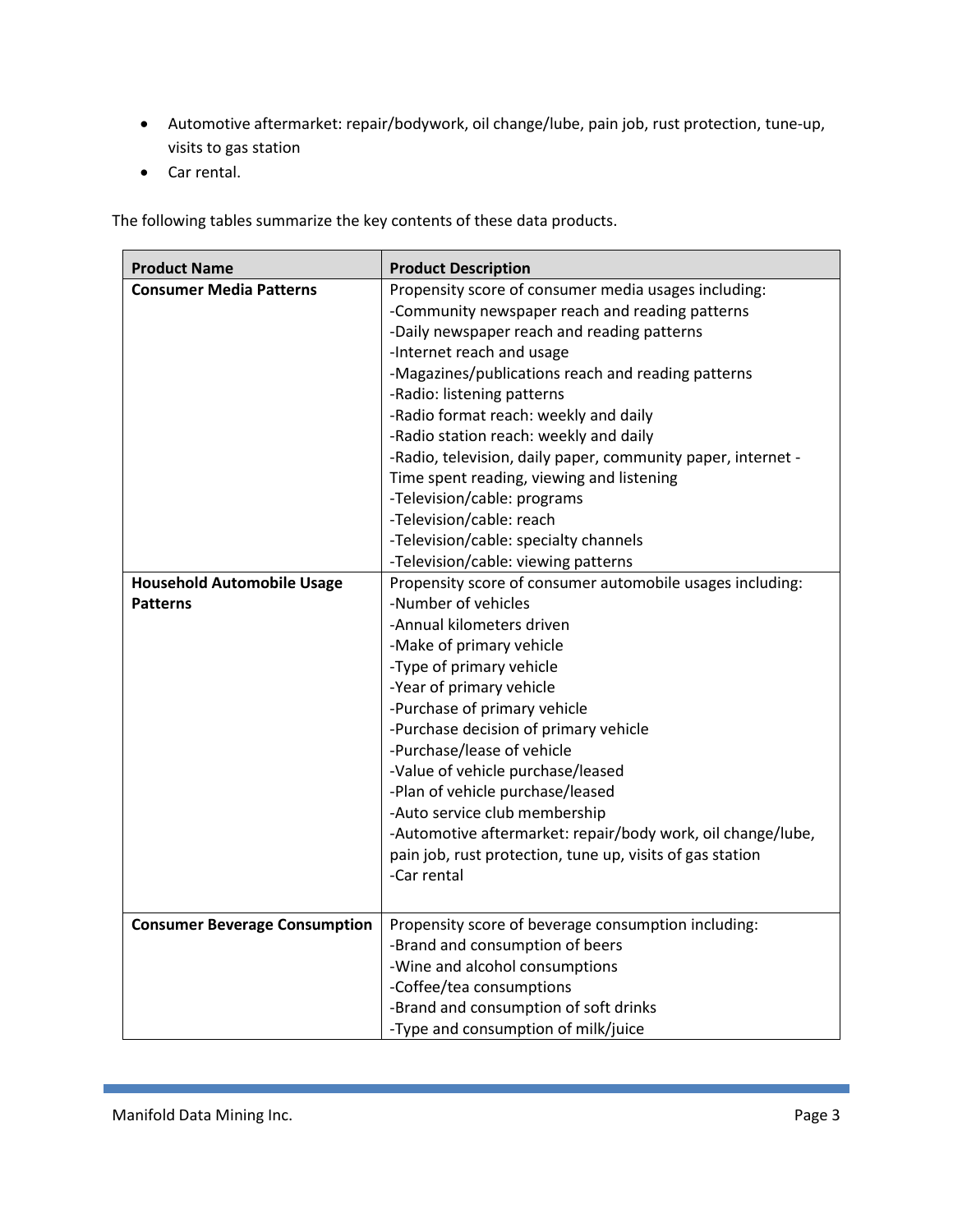| <b>Product Name</b>                                     | <b>Product Description</b>                                                                             |
|---------------------------------------------------------|--------------------------------------------------------------------------------------------------------|
| <b>Household Energy Conservation</b><br><b>Patterns</b> | Propensity score of energy conservation behaviours including:<br>-Ownership of energy conserving items |
|                                                         | -Frequency of environmentally friendly actions, e.g., recycling,<br>composting, taking public transit, |
|                                                         | -Home innovation to improve energy conservation                                                        |
| <b>Household Financial Patterns</b>                     | Propensity score of consumer financial behaviours including:                                           |
|                                                         | -Personal savings and investments<br>-Personal debts                                                   |
|                                                         | -Home banks                                                                                            |
|                                                         | -Use of investment institutions and financial advisors                                                 |
|                                                         | -Financial products and/or services                                                                    |
|                                                         | -Usage of financial services<br>-RRSP                                                                  |
|                                                         | -Donation                                                                                              |
|                                                         | -Ownership and usage of credit card                                                                    |
|                                                         | -Insurance                                                                                             |
| <b>Consumer Food Consumption</b>                        | Propensity score of consumption on food-related items                                                  |
|                                                         | including:                                                                                             |
|                                                         | -Over 50 individual food items, e.g., bread, fish, chicken,<br>beef,                                   |
|                                                         | -Fruit, vegetables and juice used in food                                                              |
|                                                         | -Condiments used in food                                                                               |
|                                                         | -Purchase of health food                                                                               |
|                                                         | -Usage of household products, e.g., facial tissue, detergent, air                                      |
|                                                         | fresheners,<br>-Spending on dry cleaning                                                               |
|                                                         | -Pet food                                                                                              |
|                                                         | -Weekly spending on grocery                                                                            |
| <b>Consumer Health Care Patterns</b>                    | Propensity score of consumer health care patterns including:                                           |
|                                                         | -Usage of over-the-counter medicine, e.g., cough drops,                                                |
|                                                         | vitamins, sleeping tablets, bandages,                                                                  |
|                                                         | -Usage of skin protectant<br>-Actions of weight control                                                |
|                                                         | -Visits of various type of therapists, e.g., acupuncturists,                                           |
|                                                         | chiropractors,                                                                                         |
|                                                         | -Usage of assistant devices, e.g., hearing aid, walker,                                                |
|                                                         | -Usage of esthetic services                                                                            |
|                                                         | -Usage of cosmetic services<br>-Spending on perfume and cologne                                        |
|                                                         | -Usage of various personal care products, e.g., mouthwash,                                             |
|                                                         | shaving creams,                                                                                        |
|                                                         | -Usage of feminine hygiene products                                                                    |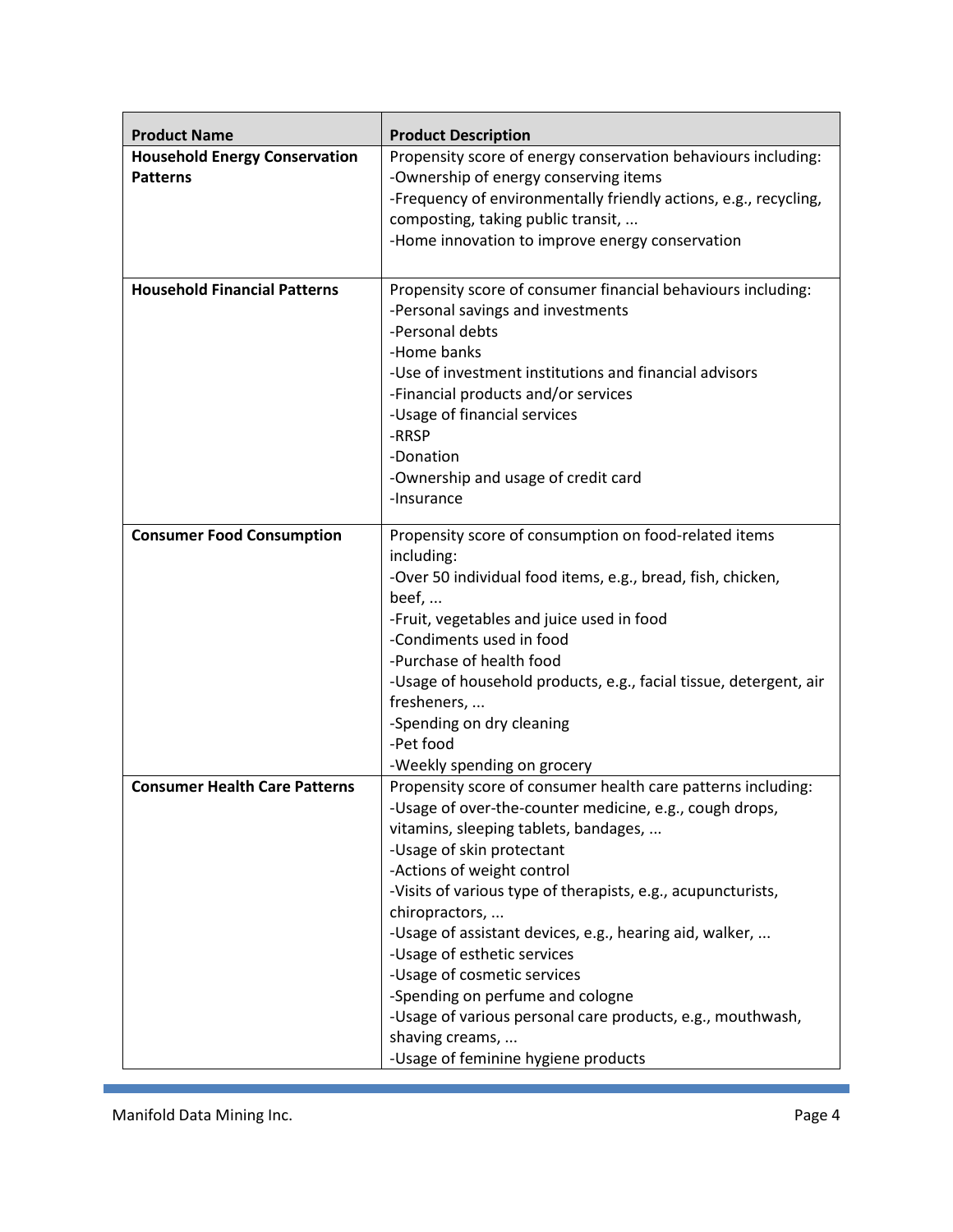| <b>Product Name</b>                | <b>Product Description</b>                                           |
|------------------------------------|----------------------------------------------------------------------|
| <b>Household Home Improvement</b>  | Dwelling statistics including:                                       |
| <b>Patterns</b>                    | -Dwelling statistics                                                 |
|                                    | -Home ownership                                                      |
|                                    | -Home Maintenance                                                    |
|                                    | -Dwelling construction year                                          |
|                                    | -Dwelling Type                                                       |
|                                    | -Dwelling value                                                      |
|                                    | -Length of residence                                                 |
|                                    | -Moving and home buying plan                                         |
|                                    | -Source of cooking, heating, hot water                               |
|                                    | Propensity score of home improvement including:                      |
|                                    | -Home renovation and addition                                        |
|                                    | -Do-It-Yourself or contractors                                       |
|                                    | -Spending on home improvement/maintenance                            |
| <b>Consumer Leisure Activities</b> | Propensity score of consumer leisure activities including:           |
|                                    | -Video/DVD rental activities and spending                            |
|                                    | -Purchase of lottery tickets                                         |
|                                    | -Visit of Casinos                                                    |
|                                    | -Attendance of school and learning centres                           |
|                                    | -Search for jobs                                                     |
|                                    | -Live events like weddings, childbirth, retirement parties,          |
|                                    | promotion,                                                           |
|                                    | -Attendance of local attractions                                     |
|                                    | -Attendance of concerts/theatre                                      |
|                                    | -Attendance of live sports events                                    |
|                                    | -Visits of consumer shows                                            |
|                                    | -Participation of general leisure activities                         |
|                                    | -Participation in sports activities & events, e.g., golfing, skiing, |
|                                    | jogging,                                                             |
| <b>Consumer Psychographic</b>      | Propensity score of consumer psychographics including:               |
| <b>Patterns</b>                    | -Attitude about advertising                                          |
|                                    | -Health consciousness                                                |
|                                    | -Opinion about new products                                          |
|                                    | -Brand loyalty                                                       |
|                                    | -Cost sensitivity                                                    |
|                                    | -Social activities                                                   |
|                                    | -Opinion on relationship between work and man, woman                 |
|                                    | -Attitude regarding sexual matters                                   |
|                                    | -Attitude regarding family life                                      |
|                                    | -Attitude regarding self-esteem                                      |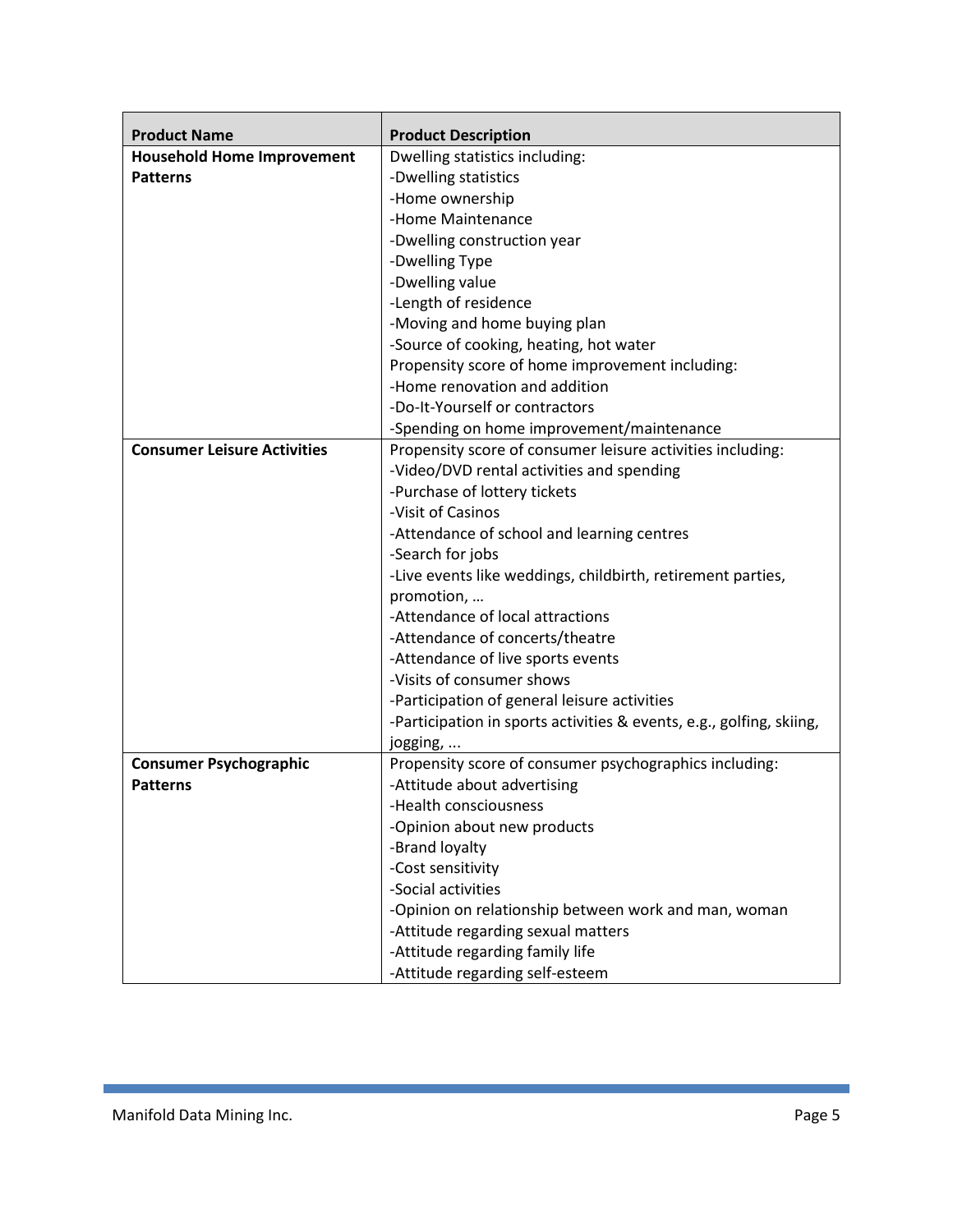| <b>Product Name</b>                  | <b>Product Description</b>                                      |
|--------------------------------------|-----------------------------------------------------------------|
| <b>Consumer Purchasing, Spending</b> | Propensity score of consumer purchasing, spending and           |
| and Loyalty Patterns                 | participating loyalty programs including:                       |
|                                      | -Households who purchased big-ticket items like HDTV, major     |
|                                      | appliances                                                      |
|                                      | -Households who plan to purchase big-ticket items like HDTV,    |
|                                      | major appliances                                                |
|                                      | -Participation in and activities of loyalty programs like Air   |
|                                      | Miles, Aeroplan, HBC Rewards,                                   |
|                                      | -Most frequent shopping times                                   |
|                                      | -Spending on groceries, small appliances, auto service,         |
|                                      | clothing, bath and bedding, tableware, cross-border shopping,   |
|                                      | flowers, garden supplies, hair salon, gift certificates, shoes, |
|                                      | sporting goods, toys and games, jewellery, music, attorney fees |
|                                      | and online shopping,                                            |
| <b>Household Restaurant Visits</b>   | Propensity score of consumer restaurant visits including:       |
|                                      | -Frequency of coffee restaurant visits, e.g., Coffee Time, Tim  |
|                                      | Hortons, Starbucks,                                             |
|                                      | -Frequency of fast food restaurant visits, e.g., A&W, Burger    |
|                                      | King, McDonald's, Subway, Wendy's,                              |
|                                      | -Frequency of restaurant visits, e.g., Boston Pizza, Pizza Hut, |
|                                      | Swiss Chalet,                                                   |
|                                      | -Frequency of visits by restaurant type                         |
|                                      | -Usage of services like take-out, home delivery, online order,  |
|                                      | -Spending on regular and formal restaurants                     |
| <b>Household Telecom Patterns</b>    | Propensity score of consumer usage of telecommunications        |
|                                      | including                                                       |
|                                      | -Current local telephone service suppliers like Aliant, Bell,   |
|                                      | Primus, Telus, VoIP and Cable companies,                        |
|                                      | -Current long telephone service suppliers like Aliant, Bell,    |
|                                      | Primus, Telus, VoIP and Cable companies,                        |
|                                      | -Spending on long distance calls                                |
|                                      | -Ownership of mobile phones and PDAs                            |
|                                      | -Wireless network suppliers like Aliant mobility, Bell or Telus |
|                                      | Mobility, Rogers, FIDO,                                         |
|                                      | -Spending on wireless                                           |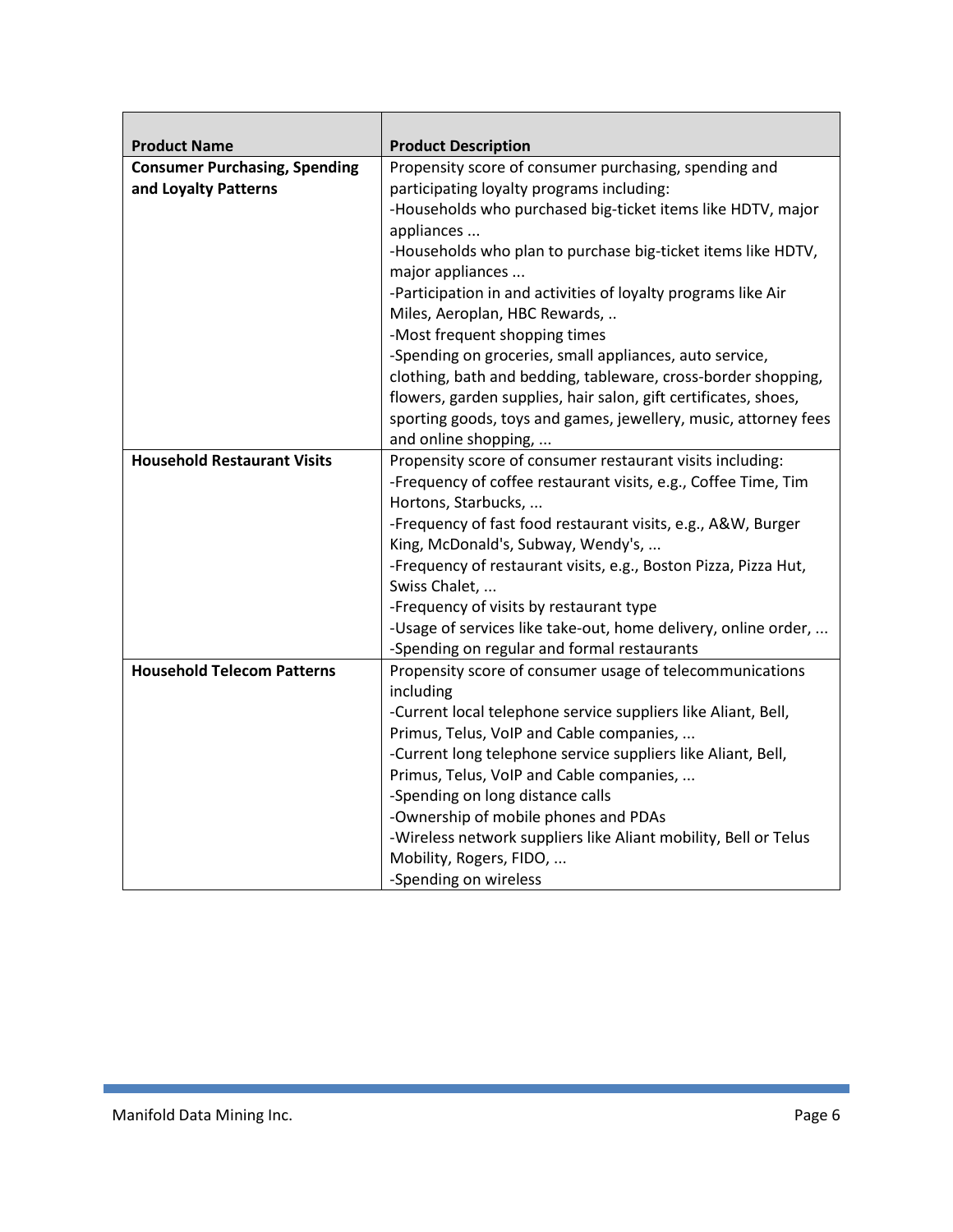| <b>Product Name</b>       | <b>Product Description</b>                                             |
|---------------------------|------------------------------------------------------------------------|
| <b>Household Shopping</b> | Propensity score of consumer shopping activities including:            |
| <b>Patterns</b>           | -Shopping at grocery stores like IGA, Loblaws, Metro, Safeway,         |
|                           | Sobeys,                                                                |
|                           | -Shopping at convenience stores like 7-Eleven, gas station,            |
|                           | -Shopping at drug stores like Guardian, Pharma Plus, Shoppers,         |
|                           | -Shopping at department stores like The Bay, Canadian Tire,            |
|                           | Zellers,                                                               |
|                           | -Shopping at clothing stores like Banana Republic, the Gap, Laura,     |
|                           | Moore's, Winners, department stores,                                   |
|                           | -Shopping at shoe stores like Aldo, Bata, Pegabo, Transit,             |
|                           | department stores,                                                     |
|                           | -Shopping at book stores like Chapters, Coles, Amazon and other        |
|                           | online,                                                                |
|                           | -Shopping at jewellery stores like Birks, People's, department stores  |
|                           | and online,                                                            |
|                           | -Shopping at furniture stores like Ikea, Leon's, the Brick, department |
|                           | store and online,                                                      |
|                           | -Shopping at home improvement stores like Canadian Tire, Home          |
|                           | Depot, Rona, department store and online,                              |
|                           | -Using of eyewear and shopping at optical stores like Lenscrafters,    |
|                           | Sunglass Hut, department store and online,                             |
|                           | -Shopping at photo/camera stores like Black's, Japan Camera,           |
|                           | department store and online,                                           |
|                           | -Shopping at stereo/video/computer stores like Future Shop, Office     |
|                           | Depot, the Source, department store and online,                        |
|                           | -Shopping at office supply stores like Staples, Grand and Toy, Office  |
|                           | Depot, department store and online,                                    |
|                           | -Shopping at toy stores like Disney Store, Mastermind, Toys 'R Us,     |
|                           | department store and online,                                           |
|                           | -Ownership of pet and shopping at pet/pet supply stores like           |
|                           | Petsmart, Pet Valu, department store and online,                       |
|                           | -Shopping by store type                                                |